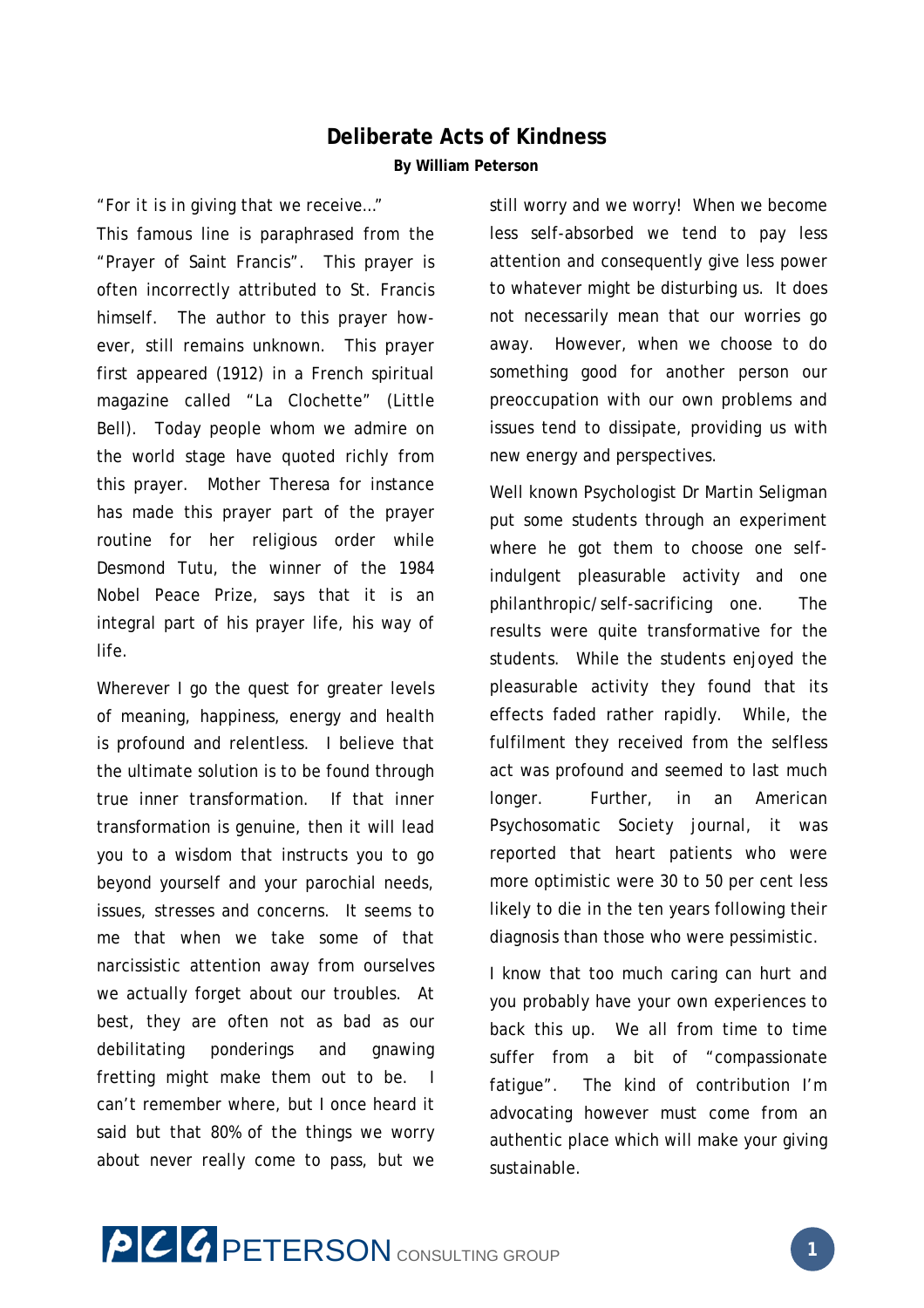The giving I'm advocating in this article also does not have to cost you a cent. You can decide to give a little of your time or just do small acts of kindness (A simple kind word, praise or recognition). This works particularly well if you are able to be kind to people outside of your comfort zone, those you might have difficulty with and those who least expect your generosity, etc. You will notice that you indeed will feel better and more energised.

The acts of kindness can include:

- **Good morning, how are you? Especially in that dreaded lift /elevator.**
- **Getting involved in your neighbourhood.**
- **Saying a sincere thank you.**
- **Apologising when you are wrong.**
- **Giving genuine attention to a little one who lacks your attention.**
- **Take a colleague for lunch.**
- **Making your colleague or team member some tea/coffee.**
- **Have something positive to say about South Africa.**
- **Pay attention how you treat others in conversation, allow them to speak.**
- **Don't always finish their sentences for them.**
- **Buy someone a bunch of flowers.**
- **Support an aged person who needs and will appreciate your help.**
- **Move across the colour and gender barriers and share own stories which brings understanding and healing.**
- **Etc…**

If you are thinking what hogwash! Then suspend that critique and cynicism. Consider that being kind is actually part of our DNA. Evolutionary biologists seem to think that we have drifted from our true nature and capacity to be kind and generous. Maybe, our current societal model of rugged individualism coupled with unbridled Capitalism has eroded our sense of community and cooperative interdependence. They say that our evolutionary history seems to have handed down to us the capacity to be empathetic, cooperative and involved in unselfish endeavours, mainly to ensure the survival of the tribe! Now you might well call this enlightened self-interest, but eons ago we knew that by collaborating we can achieve more. Ubuntu!!

Nelson Mandela explained Ubuntu in the following manner:

*"A traveller through a country would stop at a village and he didn't have to ask for food or for water. Once he stops, the people give him food, entertain him. That is one aspect of Ubuntu, but it will have various aspects. Ubuntu does not mean that people should not enrich themselves. The question therefore is: Are you going to do so in order to enable the community around you to be able to improve?"*

When being kind, the intention must not be for self-gain or reward. That type of giving becomes twisted and deeply narcissistic. The intention must be for the benefit of the other, even if there is no reward or even a thank you.

## **PCC PETERSON** CONSULTING GROUP